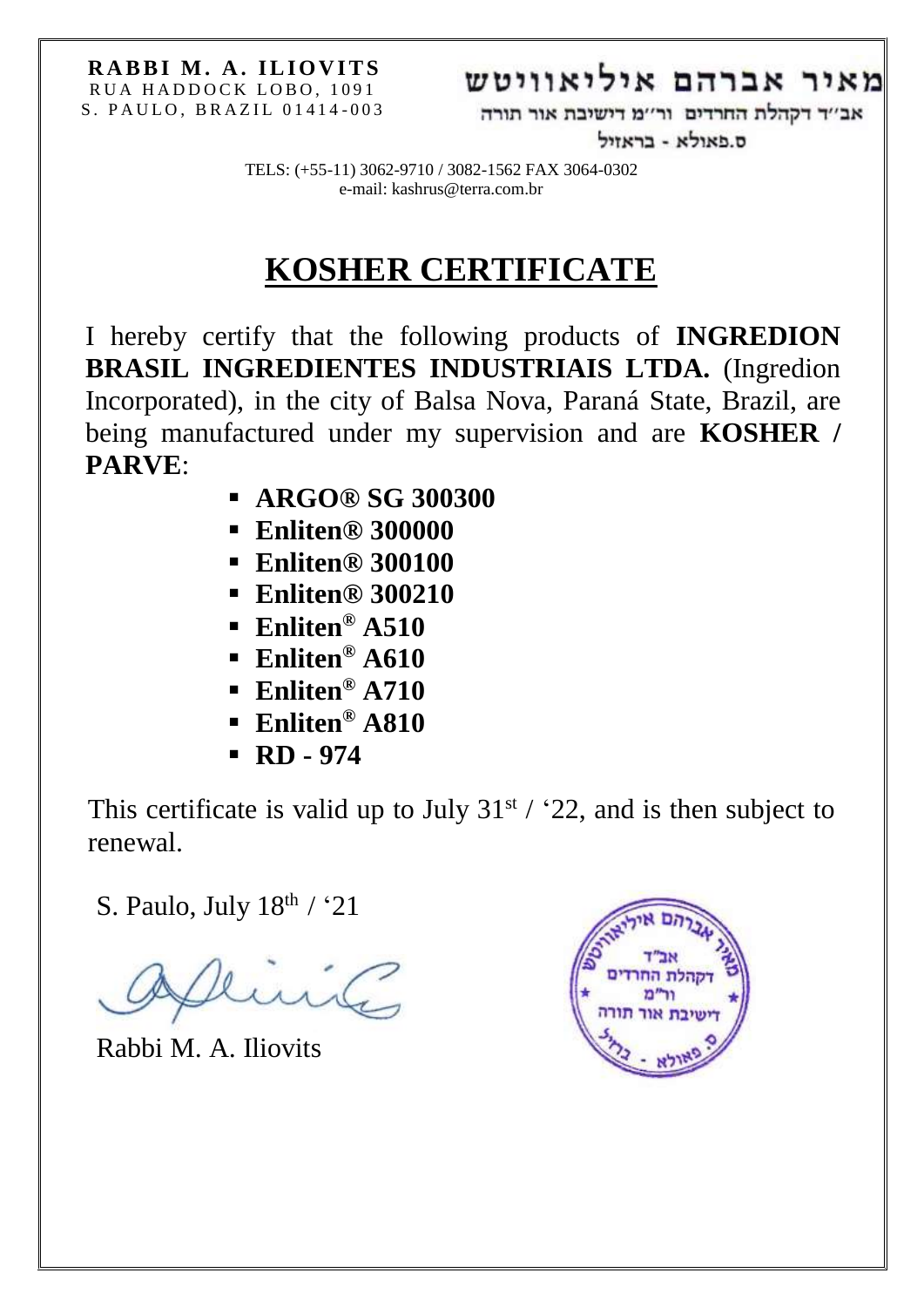### **RABBI M. A. ILIOVITS** RUA HADDOCK LOBO, 1091

#### S. PAULO, BRAZIL 01414-003

## מאיר אברהם איליאוויטש

אב׳׳ד דקהלת החרדים ור׳׳מ דישיבת אור תורה

ס.פאולא - בראזיל

TELS: (+55-11) 3062-9710 / 3082-1562 FAX 3064-0302 e-mail: kashrus@terra.com.br

### **KOSHER CERTIFICATE**

I hereby certify that the following products of **INGREDION BRASIL INGREDIENTES INDUSTRIAIS LTDA.** (Ingredion Incorporated), in the city of Balsa Nova, Paraná State, Brazil, are being manufactured under my supervision and are **KOSHER / PARVE**:

| <b>AMIDEX ®M 150</b>         | <b>AMISOL® OTF</b>                 | <b>BUFFALO<sup>®</sup> 3710</b>     | EXCELL® 1040             |
|------------------------------|------------------------------------|-------------------------------------|--------------------------|
| <b>AMIDEX ®M 155</b>         | AMISOL®-G 2102                     | <b>BUFFALO<sup>®</sup> 3711</b>     | <b>EXCELL® 1040*</b>     |
| AMIDEX® 160                  | AMISOL®-G 2110                     | <b>BUFFALO® 4000</b>                | EXCELL® 1050             |
| <b>AMIDEX® 182</b>           | AMISOL®-G 2111                     | <b>BUFFALO<sup>®</sup> G 121000</b> | EXPANDEX 160003          |
| AMIDEX®-G 2100               | AMISOL®-G 2112                     | <b>BUFFALO® G 2100</b>              | <b>EXPANDEX 160103</b>   |
| AMIDEX®-G 2201               | AMISOL®-G 2143                     | <b>CANDYMIL®</b>                    | <b>EXPANDEX 166001</b>   |
| <b>AMIDO MODIFICADO BR</b>   | AMISOL®-G 2300                     | <b>CANDYMIL® 5061</b>               | EXPANDEX 166101          |
| <b>AMIDO MODIFICADO HP03</b> | <b>ARGO® CS 3400</b>               | <b>CANDYMIL® 5081</b>               | <b>EXPANDEX-G 2113</b>   |
| <b>AMIJEL® 5</b>             | <b>ARGO® GS 1064</b>               | <b>CAPSUL®</b>                      | <b>FARAMIL®6</b>         |
| <b>AMIJEL® 5SP</b>           | <b>ARGO® DT 7482</b>               | <b>CAPSUL® TA</b>                   | <b>FARAMIL® FR</b>       |
| AMIJEL® 60                   | <b>ARGO® DT 8470</b>               | <b>CERELOSE® 20020</b>              | <b>FARAMIL® OL</b>       |
| AMIJEL® 62                   | <b>ARGO® GCS 2106</b>              | COFLO <sup>®</sup> <sub>67</sub>    | <b>FARMAL® CS 3000</b>   |
| AMIJEL® 9                    | <b>BAKA-SNAK®</b>                  | COL FLO <sup>®</sup> 67             | <b>FARMAL® CS 3400</b>   |
| <b>AMIOCA POWDER</b>         | <b>BATTERBIND® S</b>               | <b>CORAGUM® 220</b>                 | <b>FARMAL® CS 3400 *</b> |
| <b>AMIOCA® 55</b>            | <b>BUFFALLO<sup>®</sup> 034910</b> | <b>CORAGUM® BF</b>                  | <b>FARMAL® CS 3491</b>   |
| <b>AMISOL® 100</b>           | <b>BUFFALLO<sup>®</sup> 34910</b>  | <b>CORAGUM® DC*</b>                 | <b>FARMAL® CS 3650</b>   |
| AMISOL <sup>®</sup> 21       | <b>BUFFALLO<sup>®</sup> 75</b>     | <b>CORAGUM® HB</b>                  | <b>FARMAL® CS 3711</b>   |
| AMISOL® 306                  | <b>BUFFALLO®-G 2102</b>            | <b>CORAGUM® SM</b>                  | <b>FARMAL® G CS 1010</b> |
| AMISOL® 3408                 | <b>BUFFALO® 031100</b>             | <b>CORAGUM® TB</b>                  | <b>FARMAL® G CS 1210</b> |
| <b>AMISOL® 36</b>            | <b>BUFFALO<sup>®</sup> 034000</b>  | <b>CRISP FILM®</b>                  | <b>FARMAL® G CS 2101</b> |
| AMISOL® 4000                 | <b>BUFFALO® 036100</b>             | <b>CRYSTAL GUM®</b>                 | <b>FARMAL® G MS 2140</b> |
| AMISOL <sup>®</sup> 4800     | <b>BUFFALO<sup>®</sup> 036500</b>  | <b>DRY FLO®</b>                     | <b>FARMAL® G MS 2141</b> |
| AMISOL <sup>®</sup> 4810     | <b>BUFFALO® 037100</b>             | DRY FLO <sup>®</sup> PC             | <b>FARMAL® G MS 2143</b> |
| <b>AMISOL® 500</b>           | <b>BUFFALO<sup>®</sup> 037110</b>  | DRY FLO <sup>®</sup> PC BN          | <b>FARMAL® G MS 2311</b> |
| AMISOL® 500 SP               | <b>BUFFALO® 044001</b>             | <b>DULGE C1</b>                     | <b>FARMAL® GS 1064</b>   |
| AMISOL® 6406                 | <b>BUFFALO<sup>®</sup> 3110</b>    | <b>DYNALOSE<sup>®</sup>Y</b>        | <b>FARMAL® HM 1467</b>   |
| <b>AMISOL® 700</b>           | <b>BUFFALO<sup>®</sup> 3408</b>    | DYNALOSE <sup>®</sup> HP            | <b>FARMAL® MS 2310</b>   |
| AMISOL® 800                  | <b>BUFFALO® 3610</b>               | EXCELL® 1020                        | <b>FARMAL® MS 5110</b>   |
| AMISOL <sup>®</sup> 900      | <b>BUFFALO<sup>®</sup> 3650</b>    | <b>EXCELL® 1030</b>                 | <b>FARMAL® MS 5920</b>   |

(#) These products are also **KOSHER for PASSOVER** when bearing my Kosher for Passover seal.

This certificate is valid up to July  $31^{st}$  / '22, and is then subject to renewal.

S. Paulo, July  $18^{\text{th}}$  / '21

int

Rabbi M. A. Iliovits

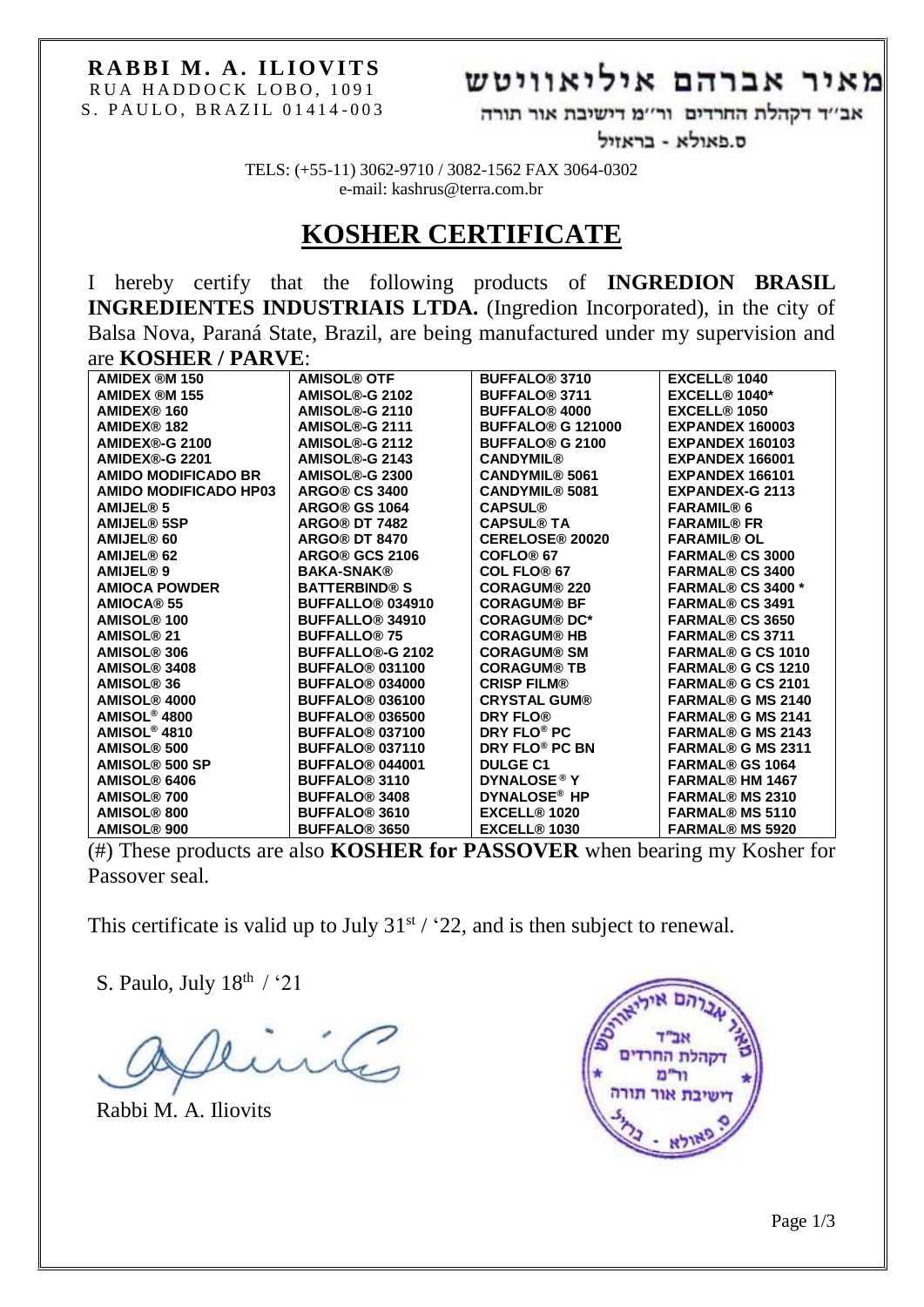## מאיר אברהם איליאוויטש

אב׳׳ד דקהלת החרדים ור׳׳מ דישיבת אור תורה

ס.פאולא - בראזיל

TELS: (+55-11) 3062-9710 / 3082-1562 FAX 3064-0302 e-mail: kashrus@terra.com.br

### **KOSHER CERTIFICATE**

I hereby certify that the following products of **INGREDION BRASIL INGREDIENTES INDUSTRIAIS LTDA.** (Ingredion Incorporated), in the city of Balsa Nova, Paraná State, Brazil, are being manufactured under my supervision and are **KOSHER / PARVE**:

| <b>FARMAL® MS 5940</b>                | <b>NATIONAL 1390 S</b>          | SNOW-FLAKE® 6441             |
|---------------------------------------|---------------------------------|------------------------------|
| <b>FARMAL® MS 5960</b>                | <b>NATIONAL 2001J</b>           | SNOW-FLAKE® 6443             |
| <b>FARMAL® MS 6130</b>                | NATIONAL 5730 Y                 | SNOW-FLAKE® 054210           |
| <b>FARMAL® MS 6133</b>                | <b>NATIONAL 6045</b>            | SNOW-FLAKE® 061301           |
| <b>FARMAL® MS 6135</b>                | <b>NATIONAL 75 NB</b>           | SNOW-FLAKE® 061311           |
| <b>FARMAL® MS 6135 PLUS</b>           | <b>NATIONAL 80</b>              | SNOW-FLAKE® 061321           |
| <b>FARMAL® MS 6407</b>                | <b>NATIONAL 912</b>             | <b>SNOW-FLAKE® 062059</b>    |
| <b>FARMAL® MS 6408</b>                | <b>NATIONAL FRIGEX® HV</b>      | SNOW-FLAKE® 062069           |
| <b>FARMAL® MS 6809</b>                | <b>NATIONAL<sup>®</sup> 465</b> | SNOW-FLAKE® 063021           |
| <b>FARMAL® MS 6850</b>                | <b>NATIONAL® DL</b>             | SNOW-FLAKE® 064000           |
| <b>FARMAL® WS 4400</b>                | <b>NATIONAL® FRIGEX</b>         | SNOW-FLAKE® 064001           |
| <b>FIRM-TEX®</b>                      | <b>NATIONAL® PB</b>             | SNOW-FLAKE® 064003           |
| <b>FRIGEX®W</b>                       | N-DULGE <sup>®</sup> 223        | SNOW-FLAKE® 064011           |
| GLOBE <sup>®</sup> 1040               | N-DULGE® C1                     | <b>SNOW-FLAKE® 064013(#)</b> |
| <b>GLOBE® 1050</b>                    | <b>N-HANCE SR</b>               | SNOW-FLAKE® 064021           |
| <b>GLOBE® 1068</b>                    | <b>PRECISA 610S</b>             | SNOW-FLAKE® 064031           |
| <b>GLOBE® 1468</b>                    | <b>PRECISA BAKE® GF 10</b>      | SNOW-FLAKE® 064041           |
| <b>GLOBE® 1905</b>                    | <b>PURE-FLO®</b>                | SNOW-FLAKE® 064051           |
| <b>HBREW 1441</b>                     | <b>PURITY 87</b>                | SNOW-FLAKE® 064061           |
| HiBrew 5000M#                         | <b>PURITY AF</b>                | SNOW-FLAKE® 064071           |
| <b>INSTANT CLEAJEL<sup>®</sup></b>    | <b>PURITY AF PG</b>             | SNOW-FLAKE® 064081           |
| <b>INSTANT CLEAJEL<sup>®</sup> BR</b> | <b>PURITY CB</b>                | SNOW-FLAKE® 064091           |
| <b>INSTANT CLEARJEL® BR</b>           | <b>PURITY HPC</b>               | SNOW-FLAKE® 064101           |
| <b>INSTANT PURE-FLO® F</b>            | <b>PURITY® 69 A</b>             | SNOW-FLAKE® 064131           |
| <b>MOR SWEET® 014610</b>              | <b>PURITY® 87</b>               | SNOW-FLAKE® 064161           |
| MOR SWEET® 1440#                      | <b>PURITY® DA</b>               | <b>SNOW-FLAKE® 068009(#)</b> |
| <b>MOR SWEET® 1557</b>                | SNOW-FLAKE® 5150                | SNOW-FLAKE® 068401           |
| <b>MOR SWEET® 1557EX</b>              | <b>SNOW-FLAKE® 68901</b>        | SNOW-FLAKE® 068503           |
| <b>MOR SWEET® PLUS1440</b>            | SNOW-FLAKE® 68911               | SNOW-FLAKE® 068900           |
| <b>MOR-REX® 1920</b>                  | SNOW-FLAKE <sup>®</sup> E 6131  | SNOW-FLAKE® 068901           |
| <b>NATIONAL I</b>                     | <b>SNOW-FLAKE® XP</b>           | SNOW-FLAKE® 068911           |

(#) These products are also **KOSHER for PASSOVER** when bearing my Kosher for Passover seal.

This certificate is valid up to July  $31^{st}$  / '22, and is then subject to renewal.

S. Paulo, July 18th / '21

il

Rabbi M. A. Iliovits

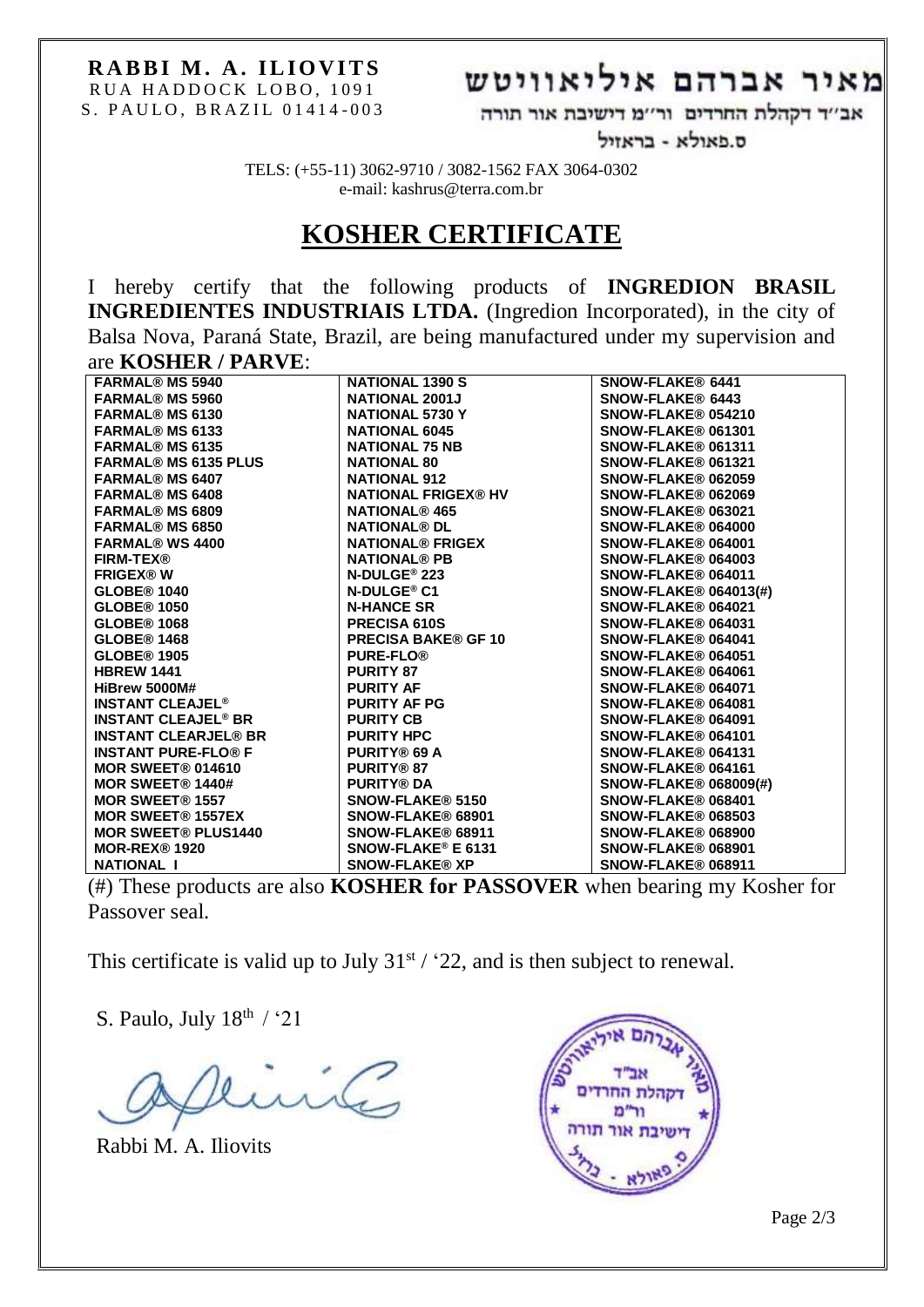## מאיר אברהם איליאוויטש

אב׳׳ד דקהלת החרדים ור׳׳מ דישיבת אור תורה

ס.פאולא - בראזיל

TELS: (+55-11) 3062-9710 / 3082-1562 FAX 3064-0302 e-mail: kashrus@terra.com.br

### **KOSHER CERTIFICATE**

I hereby certify that the following products of **INGREDION BRASIL INGREDIENTES INDUSTRIAIS LTDA.** (Ingredion Incorporated), in the city of Balsa Nova, Paraná State, Brazil, are being manufactured under my supervision and are **KOSHER / PARVE**:

| <b>SNOW-FLAKE® 3400</b>    | <b>SNOW-FLAKE® 6707</b>         | <b>SNOW-FLAKE® G 2310</b>   |
|----------------------------|---------------------------------|-----------------------------|
| <b>SNOW-FLAKE® 6130</b>    | <b>SNOW-FLAKE® 6709</b>         | <b>SNOW-FLAKE® G 2311</b>   |
| <b>SNOW-FLAKE® 6131</b>    | <b>SNOW-FLAKE® 6755</b>         | <b>SNOW-FLAKE® I 123401</b> |
| <b>SNOW-FLAKE® 6132</b>    | <b>SNOW-FLAKE® 6800(#)</b>      | SNOW-FLAKE® I 123411        |
| <b>SNOW-FLAKE® 6205</b>    | <b>SNOW-FLAKE® 6809</b>         | SNOW-FLAKE® I 2310          |
| <b>SNOW-FLAKE® 6206</b>    | SNOW-FLAKE® 6850                | <b>SNOW-FLAKE® I 2311</b>   |
| <b>SNOW-FLAKE® 6302</b>    | $SNOW\text{-FLAKE@ }6853(\#)$   | <b>SNOW-FLAKE®-E 6131</b>   |
| <b>SNOW-FLAKE® 6308</b>    | <b>SNOW-FLAKE® 6890(#)</b>      | <b>STOBIGEL</b>             |
| <b>SNOW-FLAKE® 6400</b>    | <b>SNOW-FLAKE® 8021</b>         | <b>STRUCTURE 2143</b>       |
| <b>SNOW-FLAKE® 6401(#)</b> | <b>SNOW-FLAKE® G 121020</b>     | <b>STRUCTURE 6407</b>       |
| <b>SNOW-FLAKE® 6403</b>    | SNOW-FLAKE® G 121401            | <b>STRUCTURE 6892</b>       |
| <b>SNOW-FLAKE® 6404</b>    | SNOW-FLAKE® G 121411            | <b>STRUCTURE HVS</b>        |
| <b>SNOW-FLAKE® 6405</b>    | SNOW-FLAKE® G 121421            | <b>TAPIOCA PURE</b>         |
| <b>SNOW-FLAKE® 6406</b>    | SNOW-FLAKE® G 121423            | <b>TAPON 85</b>             |
| <b>SNOW-FLAKE® 6413</b>    | SNOW-FLAKE® G 121431            | <b>TEXTRA®</b>              |
| <b>SNOW-FLAKE® 6415</b>    | SNOW-FLAKE® G 123401            | <b>THERMFLO®</b>            |
| <b>SNOW-FLAKE® 6416</b>    | SNOW-FLAKE® G 123411            | <b>THERMTEX®</b>            |
| <b>SNOW-FLAKE® 6418</b>    | <b>SNOW-FLAKE® G 2110</b>       | <b>THICK-FLO</b>            |
| <b>SNOW-FLAKE® 6420</b>    | <b>SNOW-FLAKE® G 2111</b>       | <b>THICK-FLO DN</b>         |
| <b>SNOW-FLAKE® 6433</b>    | <b>SNOW-FLAKE® G 2112</b>       | <b>ULTRA TEX 4</b>          |
| <b>SNOW-FLAKE® 6434</b>    | <b>SNOW-FLAKE® G 2113</b>       | <b>ULTRA TEX® 2 SA</b>      |
| <b>SNOW-FLAKE® 6440</b>    | <b>SNOW-FLAKE® G 2114</b>       | <b>ULTRACRISP CS SA</b>     |
| <b>SNOW-FLAKE® 6449</b>    | <b>SNOW-FLAKE® G 2130</b>       | <b>ULTRACRISP® SA</b>       |
| <b>SNOW-FLAKE® 6700</b>    | $SNOW\text{-FLAKE@ }G 2132(\#)$ | <b>RD 1017</b>              |
| <b>SNOW-FLAKE® 6702</b>    | <b>SNOW-FLAKE® G 2141</b>       | <b>RD 1018</b>              |
| <b>SNOW-FLAKE® 6704</b>    | <b>SNOW-FLAKE® G 2144</b>       |                             |
| <b>SNOW-FLAKE® 6705</b>    | <b>SNOW-FLAKE® G 2300</b>       |                             |
|                            |                                 |                             |

(#) These products are also **KOSHER for PASSOVER** when bearing my Kosher for Passover seal.

This certificate is valid up to July  $31<sup>st</sup> / 22$ , and is then subject to renewal.

S. Paulo, July  $18^{\text{th}}$  / '21

Rabbi M. A. Iliovits



Page 3/3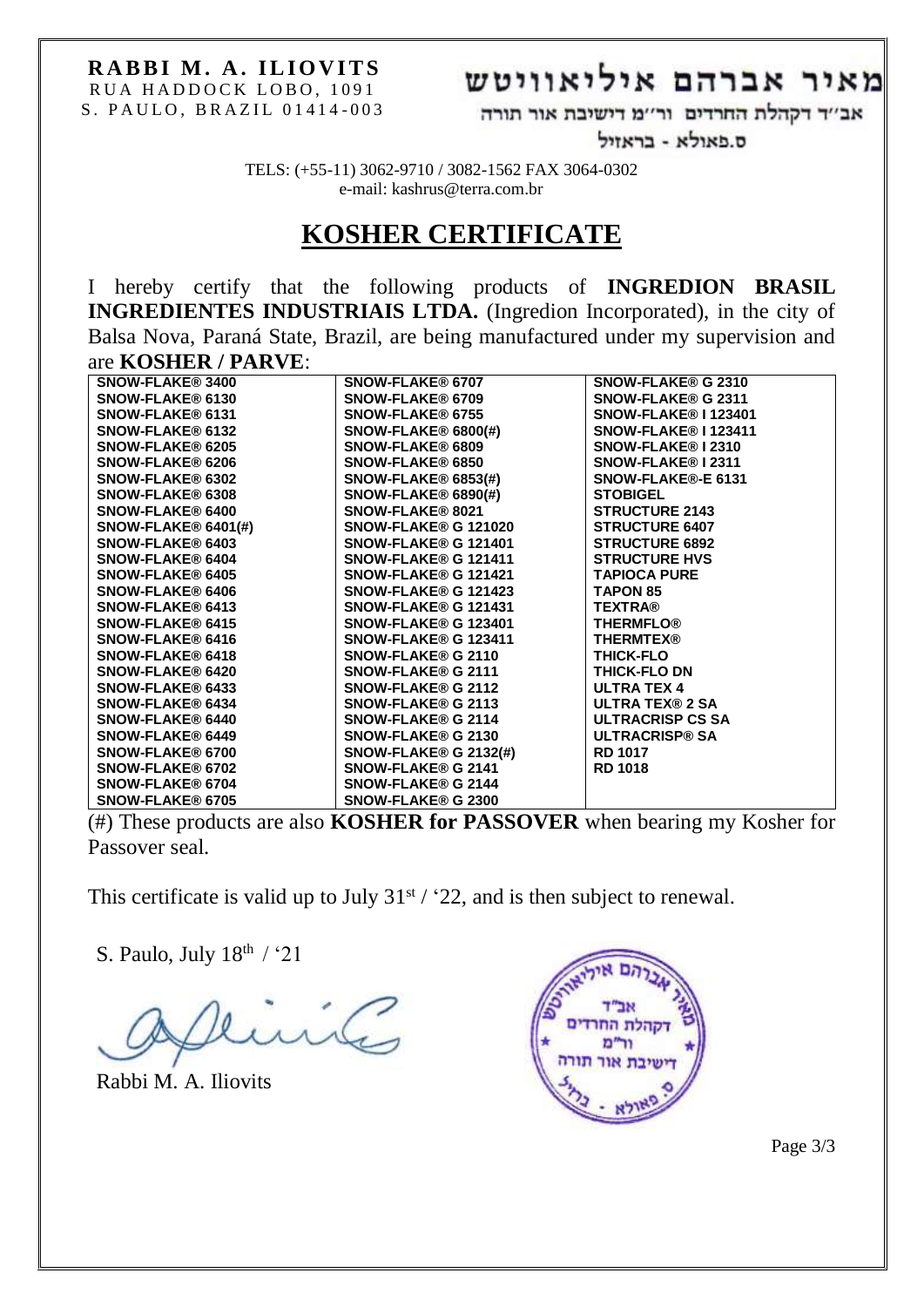## מאיר אברהם איליאוויטש

אב׳׳ד דקהלת החרדים ור׳׳מ דישיבת אור תורה

ס.פאולא - בראזיל

TELS: (+55-11) 3062-9710 / 3082-1562 FAX 3064-0302 e-mail: kashrus@terra.com.br

# **KOSHER CERTIFICATE**

I hereby certify that the following products of **INGREDION BRASIL INGREDIENTES INDUSTRIAIS LTDA.** (Ingredion Incorporated), in the city of Balsa Nova, Paraná State, Brazil, are being manufactured under my supervision and are **KOSHER / PARVE**:

| <b>RD 676</b> | <b>RD-329</b> | <b>RD-529</b> | <b>RD-613</b> | <b>RD-712</b> | <b>RD-763</b>  |
|---------------|---------------|---------------|---------------|---------------|----------------|
| <b>RD 739</b> | <b>RD-355</b> | <b>RD-531</b> | <b>RD-614</b> | <b>RD-715</b> | <b>RD-764</b>  |
| <b>RD 857</b> | <b>RD-402</b> | <b>RD-539</b> | <b>RD-623</b> | <b>RD-729</b> | <b>RD-767</b>  |
| <b>RD 917</b> | <b>RD-412</b> | <b>RD-540</b> | <b>RD-638</b> | <b>RD-732</b> | <b>RD-778</b>  |
| <b>RD-231</b> | <b>RD-451</b> | <b>RD-545</b> | <b>RD-641</b> | <b>RD-733</b> | <b>RD-780</b>  |
| RD-315(#)     | <b>RD-473</b> | <b>RD-549</b> | <b>RD-654</b> | <b>RD-742</b> | <b>RD-783</b>  |
| <b>RD-316</b> | <b>RD-474</b> | <b>RD-553</b> | <b>RD-660</b> | <b>RD-747</b> | <b>RD-924</b>  |
| RD-323(#)     | <b>RD-475</b> | <b>RD-580</b> | <b>RD-674</b> | <b>RD-748</b> | <b>RD-928</b>  |
| RD-324(#)     | <b>RD-492</b> | <b>RD-581</b> | <b>RD-681</b> | <b>RD-753</b> | <b>RD-934</b>  |
| RD-325(#)     | $RD-515(#)$   | <b>RD-582</b> | <b>RD-682</b> | <b>RD-755</b> | <b>RD-938</b>  |
| <b>RD-326</b> | <b>RD-516</b> | RD-607(#)     | <b>RD-683</b> | <b>RD-760</b> | <b>RD-954</b>  |
| <b>RD-327</b> | <b>RD-519</b> | <b>RD-608</b> | <b>RD-692</b> | <b>RD-761</b> | <b>RD-992</b>  |
| <b>RD-328</b> | <b>RD-526</b> | <b>RD-609</b> | <b>RD-702</b> | <b>RD-762</b> | <b>RD-1017</b> |
|               |               |               |               |               | <b>RD-1018</b> |

(#) These products are also **KOSHER for PASSOVER** when bearing my Kosher for Passover seal.

This certificate is valid up to July  $31^{st}$  / '22, and is then subject to renewal.

S. Paulo, July  $18^{th}$  / '21

Rabbi M. A. Iliovits

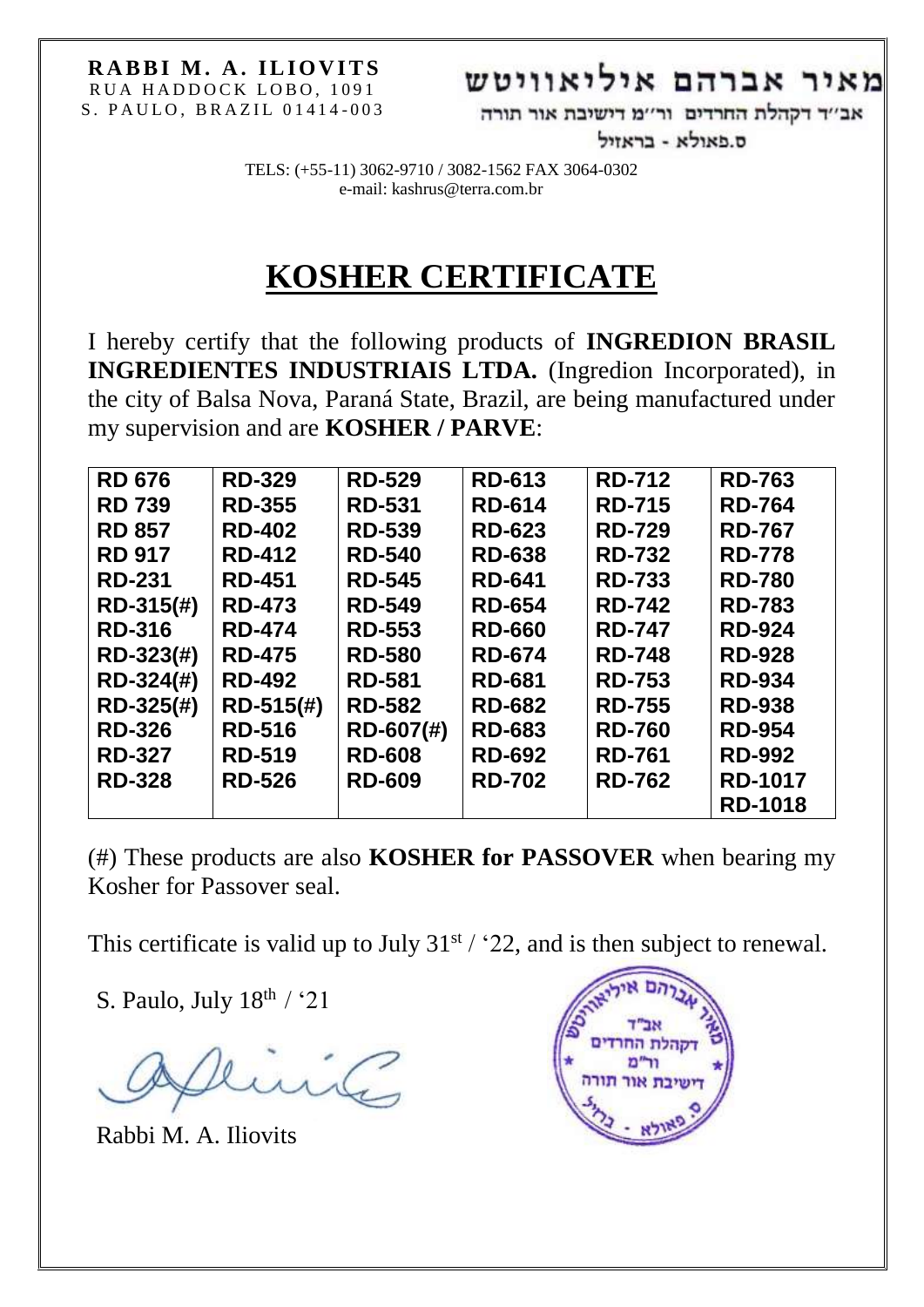## מאיר אברהם איליאוויטש

אב׳׳ד דקהלת החרדים ור׳׳מ דישיבת אור תורה

ס.פאולא - בראזיל

TELS: (+55-11) 3062-9710 / 3082-1562 FAX 3064-0302 e-mail: kashrus@terra.com.br

# **KOSHER CERTIFICATE**

I hereby certify that the following products of **INGREDION BRASIL INGREDIENTES INDUSTRIAIS LTDA.** (Ingredion Incorporated), in the city of Balsa Nova, Paraná State, Brazil, are being manufactured under my supervision and are **KOSHER / PARVE**:

| <b>RD-669</b>  | <b>RD-937</b> | <b>RD-1037</b> | <b>RD-966</b>  | <b>RD-952</b>  | <b>RD-1021</b> |
|----------------|---------------|----------------|----------------|----------------|----------------|
| <b>RD-1009</b> | <b>RD-972</b> | <b>RD-820</b>  | <b>RD-977</b>  | <b>RD-1017</b> | <b>RD-1022</b> |
| <b>RD-629</b>  | <b>RD-701</b> | <b>RD-881</b>  | <b>RD-715</b>  | <b>RD-975</b>  | <b>RD-1031</b> |
| <b>RD-1002</b> | <b>RD-670</b> | <b>RD-861</b>  | <b>RD-681</b>  | <b>RD-1013</b> | <b>RD-1034</b> |
| <b>RD-1008</b> | <b>RD-953</b> | <b>RD-836</b>  | <b>RD-973</b>  | <b>RD-1020</b> | <b>RD-1025</b> |
| <b>RD-1016</b> | <b>RD-478</b> | <b>RD-791</b>  | <b>RD-729</b>  | <b>RD-1019</b> | <b>RD-1026</b> |
| <b>RD-930</b>  | <b>RD-477</b> | <b>RD-698</b>  | <b>RD-465</b>  | <b>RD-1030</b> | <b>RD-1040</b> |
| <b>RD-639</b>  | <b>RD-727</b> | <b>RD-668</b>  | <b>RD-926</b>  | <b>RD-1033</b> | <b>RD-1041</b> |
| <b>RD-913</b>  | <b>RD-922</b> | <b>RD-475</b>  | <b>RD-997</b>  | <b>RD-1037</b> | <b>RD 651</b>  |
| <b>RD-725</b>  | <b>RD-810</b> | <b>RD-877</b>  | <b>RD-998</b>  | <b>RD-1023</b> | <b>RD-669</b>  |
| <b>RD-717</b>  | <b>RD-978</b> | <b>RD-793</b>  | <b>RD-1003</b> | <b>RD-1035</b> | <b>RD-521</b>  |
| <b>RD-811</b>  | <b>RD-970</b> | <b>RD-684</b>  | <b>RD-996</b>  | <b>RD-1027</b> | <b>RD-672</b>  |
| <b>RD-680</b>  | <b>RD-665</b> | <b>RD-842</b>  | <b>RD-954</b>  | <b>RD-1036</b> |                |
| <b>RD-873</b>  | <b>RD-723</b> | <b>RD-965</b>  | <b>RD-1002</b> | <b>RD-1010</b> |                |

This certificate is valid up to July  $31^{st}$  / '22, and is then subject to renewal.

S. Paulo, July  $18^{th}$  / '21

Rabbi M. A. Iliovits